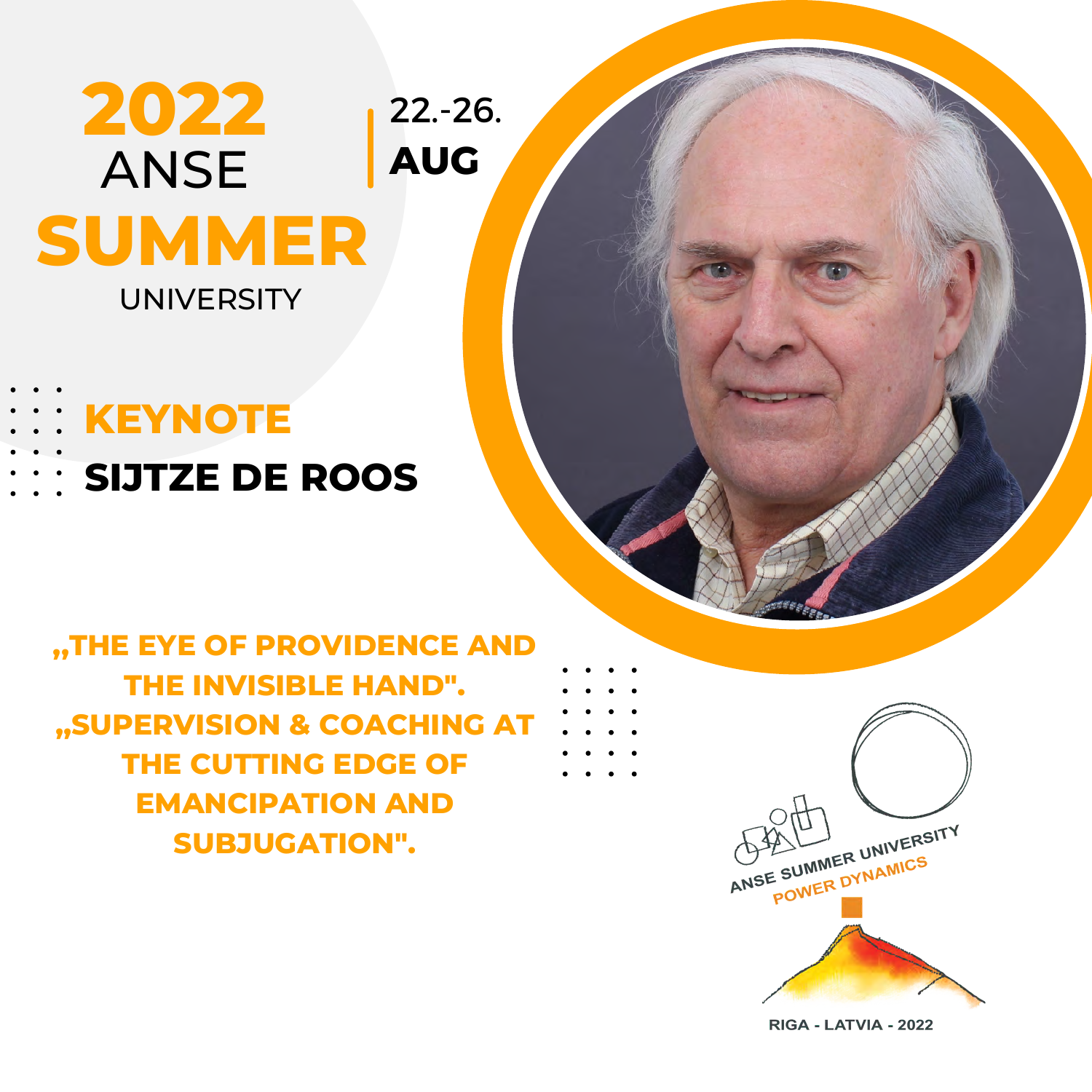# **KEYNOTE SIJTZE DE ROOS**

### **PROFILE**



*Sijtze de Roos is former President of the Dutch Association of Supervision and Coaching (LVSC, 2004-2010), ANSE vice president (2010-2014) and ANSE President (2014-2018).*

*Between 1996 and 2010 he acted as co-founder of, and lecturer and senior supervisor at certified Post Graduate Supervision and Coaching training courses and at the Master Program 'Organizational Coaching' of The Hague University of Applied Sciences.*

*He published textbooks on social work methodology, such as Planning and Diagnostics in Social Pedagogical Work and Preventive Social Work as well as articles on supervision, coaching and counselling in various European Countries. He is currently acting as chief editor of ANSE Journal.*